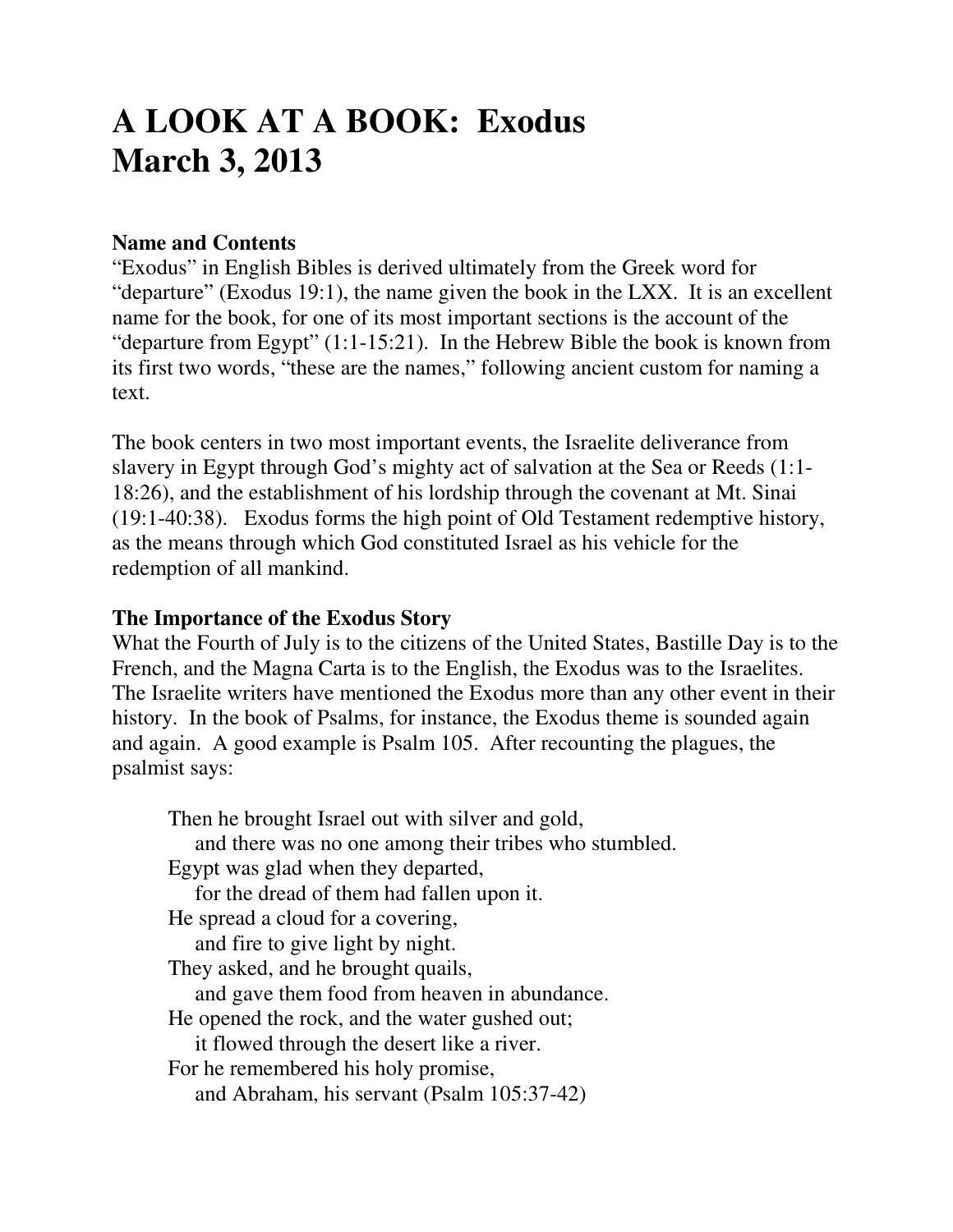#### **The Nature of the Exodus**

*Changed Times and Changed Circumstances (Exodus 1).*Joseph could not live forever, nor could one expect the Hyksos rulers to dominate Egypt forever. Joseph died and the Hyksos were overthrown. As native Egyptians regained the government, the circumstances of the Hebrews changed. The original seventy people who came with Jacob enthusiastically followed the command to "multiply and replenish the earth." This alarmed the rulers of Egypt, who, in typical political exaggeration, said that the people of Israel were "too many and too mighty for us" (1:9). This was their justification for enslaving the Hebrews for building projects at the cities of Pithom and Raamses (1:11).

*Moses Birth and Early Manhood (Exodus 2).* If the Exodus was Israel's Declaration of Independence, then Moses was Israel's George Washington, Thomas Jefferson, and Continental Congress all rolled into one. True to an honest portrayal of its characters, the Bible lays out Moses' strengths and weaknesses with equal frankness. The story of Moses is the story of a people; without him, the people would not have been.

In the story of Moses' birth and childhood, brave women also play vital roles. His mother saves him by putting him a small boat made of reeds. After the daughter of the pharaoh discovers the baby, his sister maneuvers her back to his mother to serve as his nursemaid.

For Israel, this was a lesson on the providence of God. Growing up in the pharaoh's household, yet with his own mother as his nursemaid, Moses had feelings for the problems of his people. Those feelings came out in a violent manner one day when he saw an Egyptian beating a Hebrew. Thinking no one was looking, he killed the Egyptian and buried his body in the sand (2:11-12). But his secret got out. Trying to break up a fight between two Hebrews, he was taunted by one of the men about killing the Egyptian (2:13-15). Realizing he as in difficulty, Moses fled across the Sinai Peninsula to Midian. There, in manner strangely like Jacob's encounter with Rachel, Moses met Zipporah, the daughter of a Midianite priest. Moses married into the Midianite clan and began the life of a family man (2:15b-22). Meanwhile, back in Egypt, things were going from bad to worse  $(2:23-25).$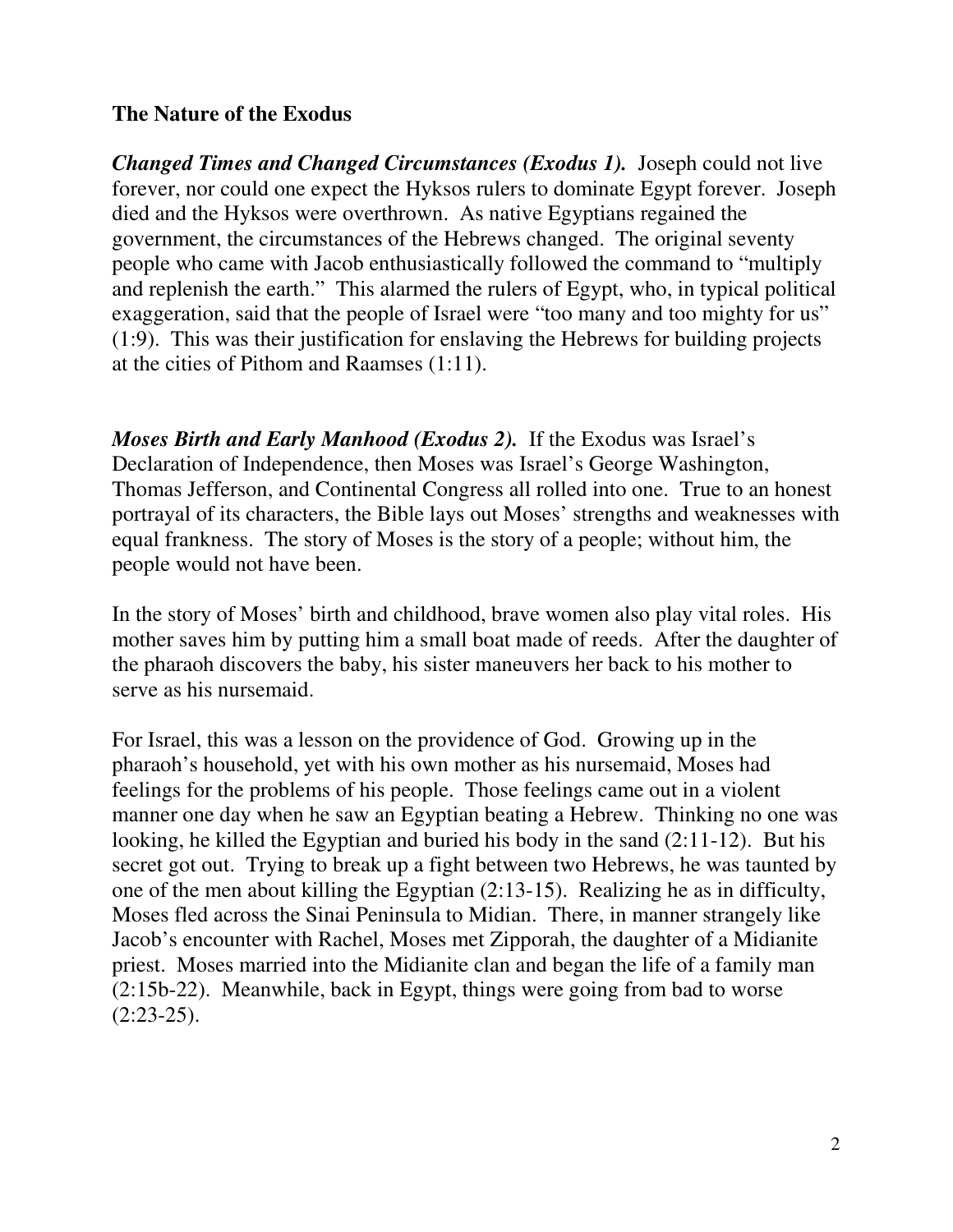*The Call of Moses (Exodus 3:1-4:17).* Moses was not destined to be a shepherd all his life. His solitary job through the years had given him a knowledge of the desert that was to be invaluable in the work of leading the people from Egypt.

While pasturing his flocks, Moses suddenly became aware of a bush that was aflame, seemingly without burning up. As he went near for a closer look, he became aware of a "presence." Out of this experience came Moses' call to lead the people out of Egypt. This call experience is significant because it was said to be the time when God revealed his personal name to Moses. Of the two major terms used by Israel to speak of God, *Elohim* was what one might call the general, or, to use a common analogy, the "family" name for God. It was not only used to refer to the one God but also might be used to refer to any god, or gods (3:1-5).

The name YHWH (translated "I AM WHO I AM" or "Lord"), which was revealed first to Moses on the mountain, was the personal name of God. For example, there might be a large family of Fafoofniks, but only one Fafoofnik with the personal name Abercrombie. Thus there were many *elohims* but only one YHWH.

The proper pronunciation and meaning of the name YHWH is subject to much debate. In Jewish religious services today, the tetragrammaton, YHWH, is not pronounced since to pronounce it wrongly would defile the holiness of God. A substitute word *Adonai* (translated "Lord") is used.

## **Moses' Excuses**

When God called Moses, Moses was told that this was the God of the patriarchs (3:6). While Moses was awestruck, he was not so awed that he could not argue, especially when the Lord said, "I will send you to Pharaoh that you may bring my people, the Israelites, out of Egypt." Moses immediately began to make excuses: (1) The excuse: "Who am I that I should go?" (3:11; the answer: "You will have the Lord's presence with you, and he will bring the people to this mountain" (3:12). (2) The excuse: "Who are you that you are sending me?" (3:13; the answer: "You shall say, 'YHWH [the Lord], the God of Abraham, of Isaac, and of Jacob has sent me" (3:14-22). (3) The excuse: "But they will not believe me (4:1); the answer: "I will give you signs – a rod changed to a snake, a leprous hand healed" (4:2-9). (4) The final excuse: "Lord, I cannot talk!" (4:10); the answer: "I will give you your eloquent brother Aaron to be your spokesman"  $(4:14-17)$ .

*On the Road to Egypt (Exodus 4:18-31).* His excuses in tatters by the divine answers, Moses set out for Egypt, with the blessing of Jethro. Aaron, hearing that Moses was returning to Egypt, met him on the way. Moses briefed him on what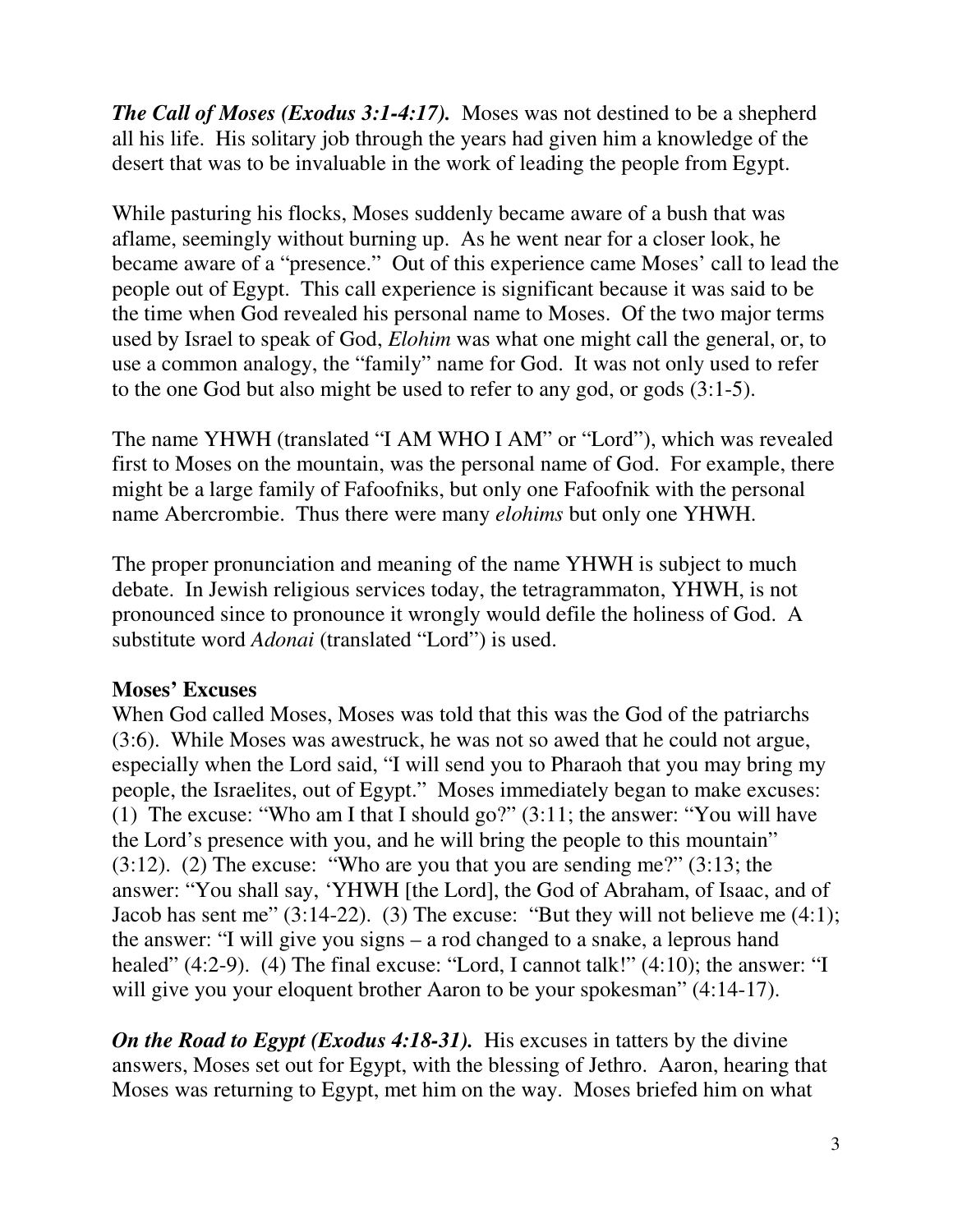they were to do. As soon as the brothers got to Egypt, Aaron, in turn, told the Hebrews what was to happen.

## **Moses: The Struggle with Pharaoh**

*The Struggle Begins: Moses and Aaron before the Pharaoh (Exodus 5:1-61).* As an excuse to get the people out of Egypt, they asked the pharaoh to let the people take a three day journey into the wilderness to worship. The pharaoh's reaction was outright rejection of the request and an increase in the workload on the Hebrews (5:1-9)

*The Going Gets Rough: The Plagues (Exodus 7:8-11:10).* The stage was set for the struggle to free the Hebrews. It was not just a struggle between human powers; rather it was a struggle between the Lord and the gods of Egypt, in the person of their earthly representative, the divine pharaoh. Since the gods of Egypt were associated with the Nile, Moses chose to challenge them on their home court, so to speak.

After an opening round in which the Egyptian magicians duplicated the actions of Moses and Aaron (the use of serpent magic, the reddening of the Nile, and the plague of the frogs), the Egyptian magicians surrendered, saying, "This is the finger of God" (8:19). From that appoint on, the plagues increased in intensity until the climax was reached with the death of the first-born and the escape from Egypt.

**The Plagues: God at Work through Nature. [Moths in Amarillo]** At least the first six plagues can be associated with the annual flooding of the Nile River during the period from August to March. The first plague, the reddening of the Nile, has been interpreted two ways: (1) a literal view that the waters actually changed to blood, or (2), a view that the condition may have arisen from one of two natural causes – from red soil washed down from the Ethiopian highlands, or from a blood-red algae, similar to the once which causes the so-called red tide in the coastal waters of Florida.

Frogs, the second plague (7:25-8:15), were common when the Nile flooded, leaving stagnant pools where their long strings of eggs could hatch in to tadpoles and then change into your frogs.

The third plague, called gnats by the New Revised Standard Version (8:16-19), more likely were mosquitoes, bred in the stagnant pools of water. This was too much for the Egyptian magicians, who acknowledged that Israel's God was more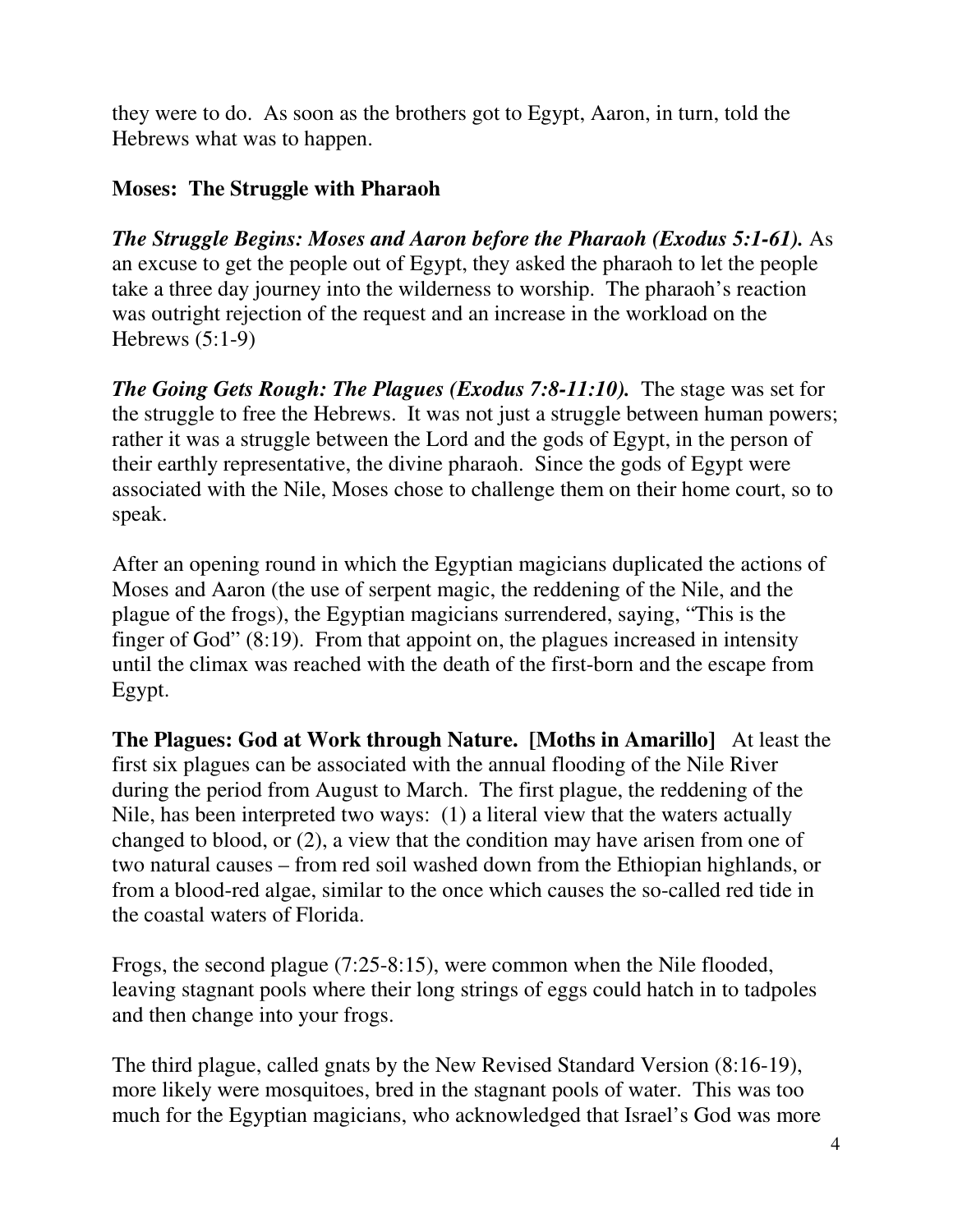powerful than theirs (8:19). The fourth plague, flies (8:20-24), bred in the filth of the primitive living conditions of ancient villages, were naturally attracted to the piles of dead and decaying frogs.

When this plague hit Egypt, the pharaoh relented a bit. Calling Moses in, he told Moses he would release the people from working long enough to have their worship services, but only on the condition that they remain in Egypt. Moses refused to compromise. Pharaoh then agreed that the people could leave the country to sacrifice if Moses would pray for an end to the plagues. Moses agreed to pray; but when the flies disappeared, the pharaoh changed his mind.

The fifth plague, a disease of livestock (9:1-12), came in January when livestock was turned out to graze in the fields after the waters receded. The disease that killed the frogs probably was anthrax, which is also fatal to livestock.

The flies of the fourth plague probably contributed to the sixth plague, which consisted of painful boils on both men and animals. The flies were not the common housefly so familiar to Americans but a tropical fly that bit the legs of men and of animals. It would have served as a carrier for the virus that caused the boils.

Moses warned the pharaoh that since he had not released the Hebrews, a devastating hailstorm would come. The seventh plague came in a violent thunderstorm accompanied by both hail and lightning (9:13-26). Since hailstorms are limited in scope, Goshoen was once again spared.

The ruined crops brought the prospect of famine and softened the pharaoh's resolution not to let the Hebrews leave. It hardened again rather quickly when the storm ended (9:27-35).

*Pharaoh's Compromise Offer and the Eighth and Ninth Plagues (Exodus 10:1- 11:10).* Pharaoh's advisers urged him to give in to the demands of Moses and Aaron, but the proud ruler did not want to admit complete defeat. Calling the Hebrew leaders in, he offered a series of compromises. He asked Moses who was to go. Moses replied that all their families and flocks had to go. The pharaoh offered his first compromise: "God, but take only the men."

The Lord's reply through Moses was a plague of locusts. These insects, a variety of grasshopper, have been a plague of Africa and the Eastern countries throughout recorded history.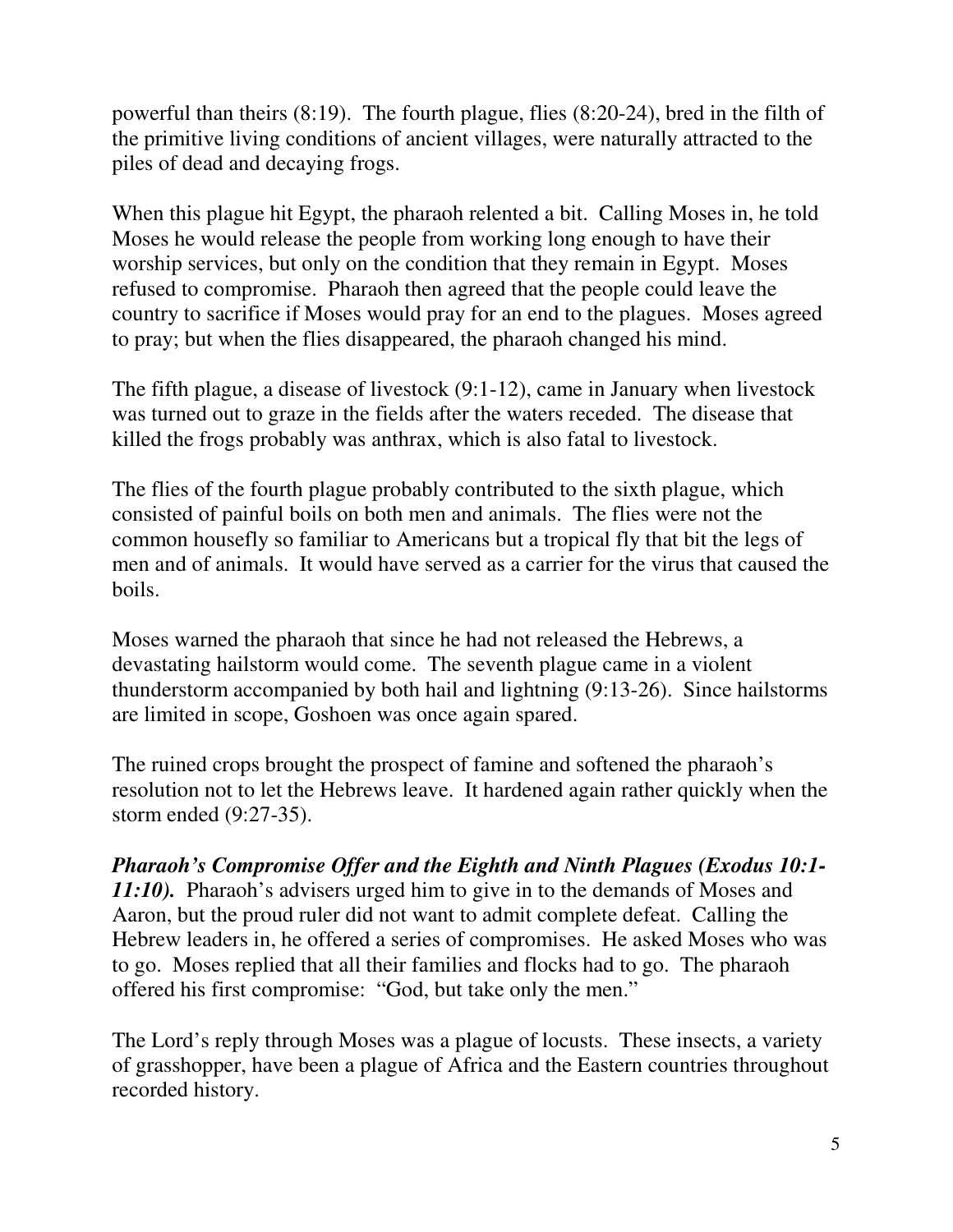The ninth plague (10:21-29), "darkness that can be felt" (10:21), was in some ways the most disturbing of all. The probable cause was the blinding sandstorms that come with the March winds from the Sahara Desert. Pharaoh summoned Moses and Aaron to deal with them again. This time he offered to let them take their families, but they had to leave their herds. Moses quickly rejected any compromise: "Not a hoof shall be left behind," he declared (10:24-26).

*The Final Plague: The Death of the Firstborn (Exodus 11:1-10; 12:29-32).* While timing was the significant factor in the first nine plagues, causing them to be "wonders" in the eyes of the Hebrews, both the timing and the selective nature of the tenth plague made it the climactic event for Israel. The firstborn son was the most important child, especially from a practical standpoint.

*A Way to Interpret the Plagues.* A way to interpret the plagues is to view them as a reversal of creation intended to make Israel aware of God's power. He who had brought order out of chaos in creation had now turned the orderly life of Egypt back to chaos . The climactic act was the drowning of the Egyptian army in the waters of chaos at the sea.

## **The Exodus**

*Preparation for the Passover (Exodus 12:1-28).* The Passover, which was later combined with the Feast of Unleavened Bread, became the festival for celebrating the Exodus. In the celebration of Passover-Unleavened Bread, the worshiper relived the events of the Exodus . The aim was to make the Exodus the experience of each new generation, and the ritual even today is designed to help the worshiper to identify with the Exodus generation.

*Forward! March! (Exodus 12:29-42).* The last blow was struck! Pharaoh had had enough! Summoning Moses and Aaron, he told them to take their families and animals and leave. Their Egyptian neighbors also were anxious for the Israelites to leave, even giving them jewelry and clothing. From Raamses they set out to Succoth, a company of Israelites accompanied by a "mixed crowd" (12:38), who presumably were non-Israelite.

*Deliverance at the Sea of Reeds.* True to his character, Pharaoh had a change of heart and mustered his chariotry and troops in pursuit of the escaping Israelites. Trapped between the onrushing Egyptians and the sea, the Israelites then experienced the dramatic deliverance that was to become throughout the rest of the Old Testament the supreme example of God' saving acts. At a signal from Moses, God sent a strong easterly wind all night that drove back the waters (14:21), and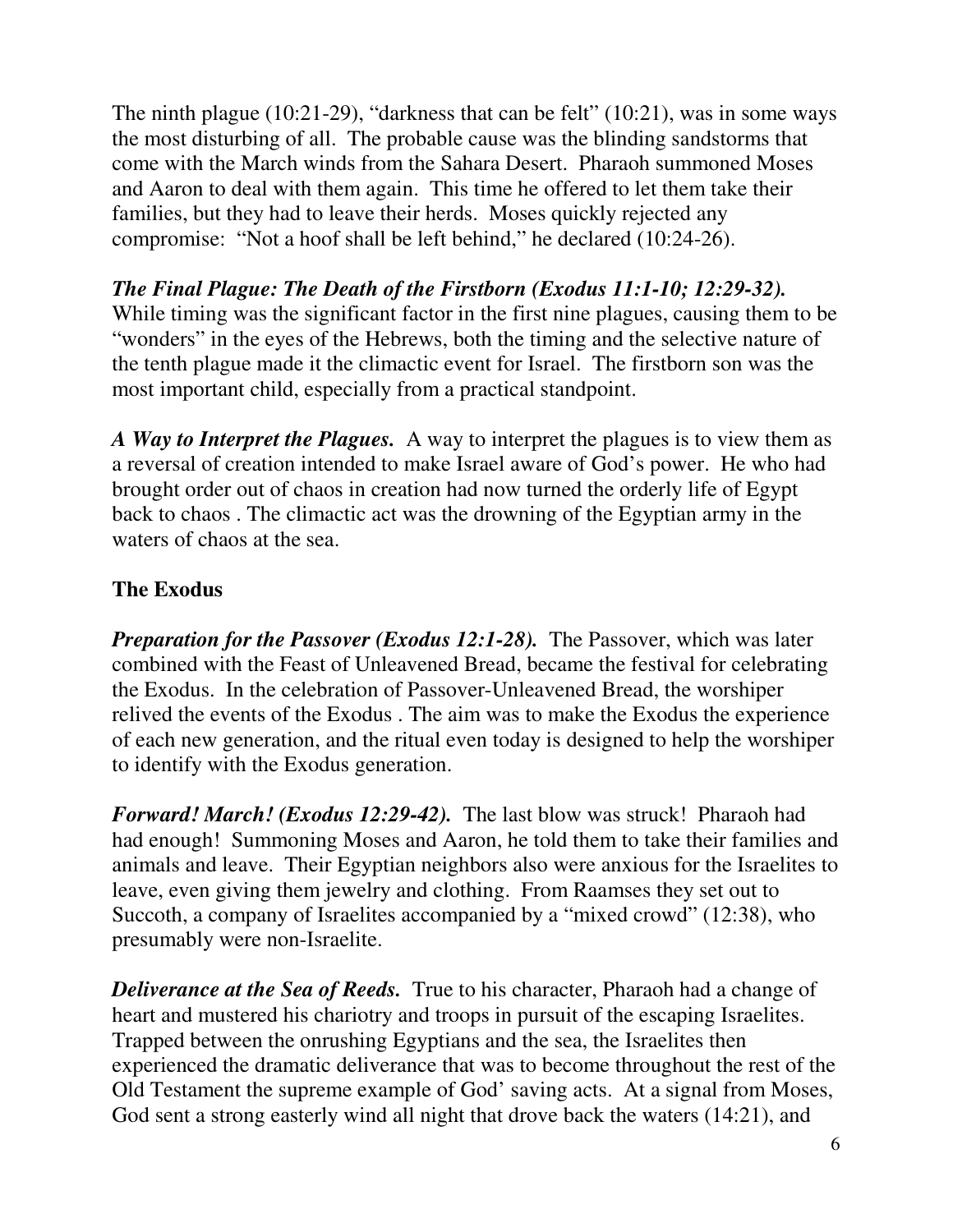the Israelites, unencumbered by chariotry or plentiful supplies, crossed to the other side. The pursuing Egyptians, however, their chariot wheels mired in the soft ground, were engulfed by the waters of the returning flood.

*Sing Praises to the Lord (Exodus 15:1-21).* The importance of the Exodus to the Israelites is shown by the many songs that commemorate the event. One such song is found in Exodus 15:1-18. This was a later song, probably used in festivals celebrating the Exodus. It was based, however, on the song of Miriam, Moses' sister (Exodus 15:21):

 I will sing to the Lord, for he has triumphed gloriously: Horse and rider, he has thrown into the sea.

*A Father-in-law's Advice (Exodus 18:1-27).* The people came at last to Sinai. Soon afterward, Moses' family – accompanied by his father-in-law Jethro – joined him there. It did not take the older man long to see that Moses was overworking himself, trying to do everything for the people. Calling Moses aside, he advised him to set up a system whereby the people would be divided into groups of ten, fifty, one hundred, and one thousand.

# **Sinai and the Giving of the Law**

*Israel's Constitutional Convention (Exodus 19-24).* Moses finally reached one of his major goals: he brought the people to Sinai. It was there that the constitution of the Israelite people was made and ratified. Through Moses the people were told, "If you will obey my voice and keep my covenant, you shall be a treasured possession out of all peoples." If they met the conditions, they were to be a "priestly kingdom and a holy nation" (19:4-5). To be a holy people meant to be a people set apart for special service for the Lord, since holiness carries with it the idea of separation.

When he came down from the mountain, Moses called the leaders of the people and told them the conditions of the covenant. They agreed to do as the Lord commanded (19:7-8). On the great day came thunder and lightning from the cloud-shrouded mountain, accompanied by the loud blast of the *shophar*, a trumpet made of ram's horn. Descriptions of the appearance of God (Theophany) in the setting of the thunderstorm are common in the Old Testament (Judges 5:4-5; Psalm 18:8-15; 29:3-9). The summons came for Moses to go up the mountain. At the Lord's command he then descended and brought Aaron back up the mountain with him (19:16-25).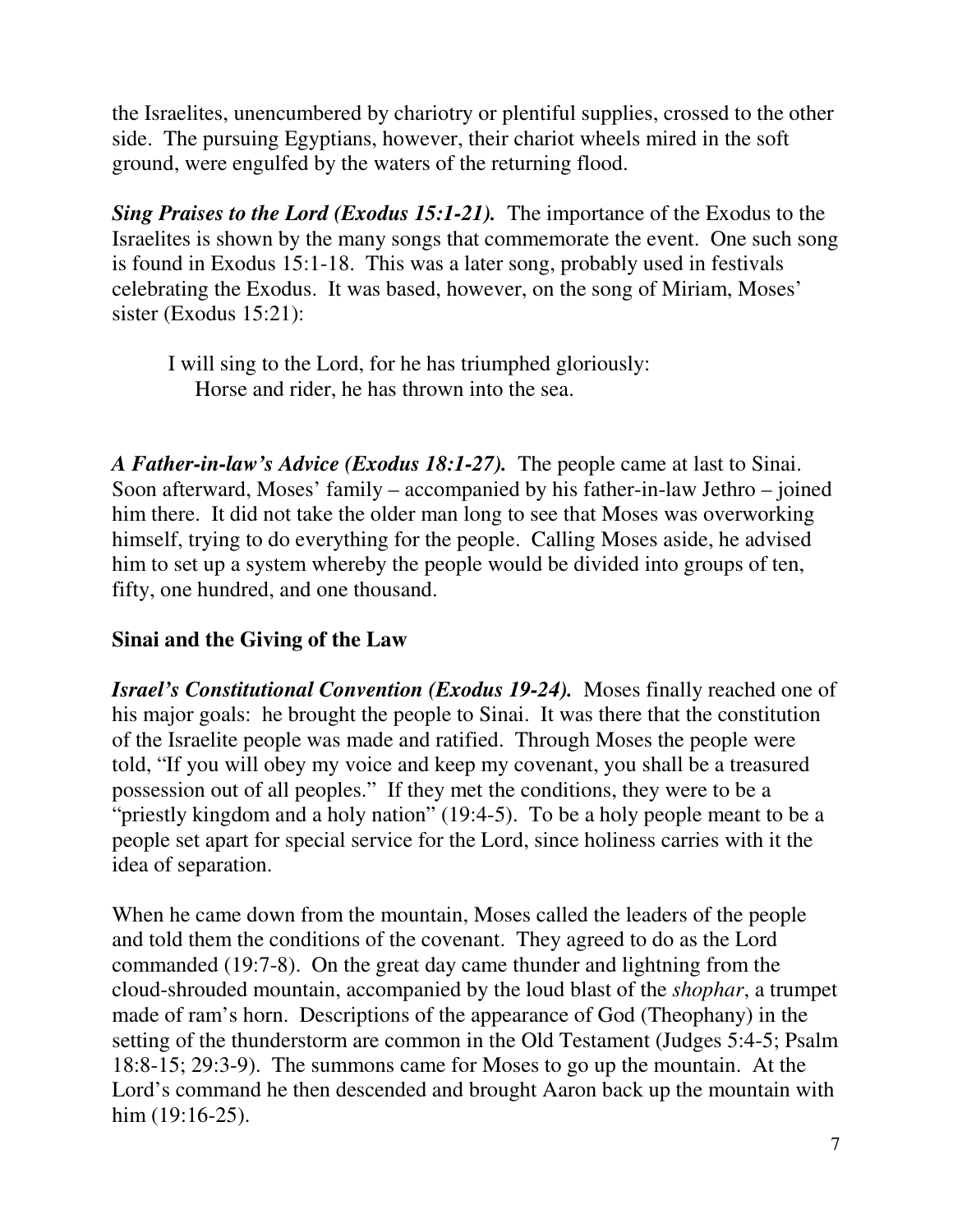*The Ten Words (Exodus 20:10-17; see also Deuteronomy 5:16-21).* As they now stand, the Ten Commandments (known as the Ten Words in Judaism) are expanded from the earliest form, which is believed to have consisted of ten concise statements:

- 1. You shall have no other gods (*elohim*) before me.
- 2. You shall not make for yourself a graven image.
- 3. You shall not take the name of the Lord your God in vain.
- 4. Remember the Sabbath day and keep it holy.
- 5. Honor your father and your mother.
- 6. You shall not murder.
- 7. You shall not commit adultery.
- 8. You shall not steal.
- 9. You shall not bear false witness against your neighbor.
- 10. You shall not covet.

*The Tabernacle*. Two long passages in Exodus describe the tabernacle. In chapters 25-31, God reveals to Moses the plan, materials, and contents. Chapters 35-40, in which Moses carries out God's commands, re peat this account almost verbatim.

The tabernacle was a portable shrine. Inside the Holy of Holies was only the ark, a wooden chest containing the tablets on which were inscribed the Ten Commandments.

In Exodus 25:8 God says: "Let them make me a sanctuary, that I may dwell in their midst." The tabernacle, then, was the localization of God's presence with his people, a visible symbol that he was their God. Here Israel was to worship and atone for breaches of the covenant stipulations.

*The Covenant Broken (Exodus 32).* The people's commitment to the covenant did not erase their proneness to rebellion. When Moses delayed coming down from the mountain, they assumed the worst had happened and demanded he make images for them to serve as gods. Aaron did as they requested, trying still to point them to the Lord (32:1-6). Moses' magnificent prayer of intercession following the Lord's threat to destroy the rebels revealed the depth of the man's commitment to his people (32:7-14). That love for the people did not keep him from a wrathful explosion when he came down from the mountain and found the people dancing around a golden calf. In a fit of temper, he threw down the tablets on which the